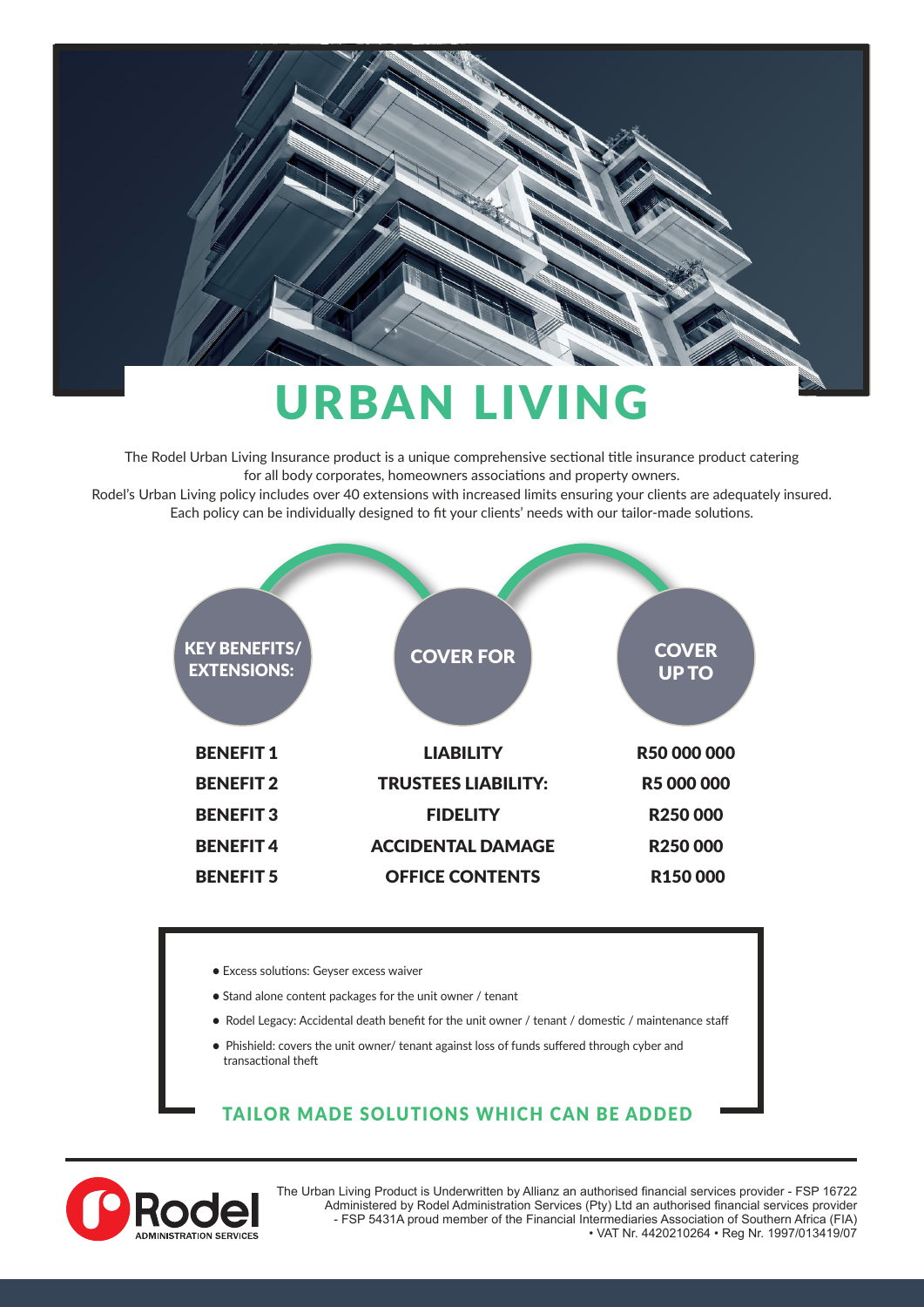

## URBAN LIVING

| <b>ITEM</b>                                           | <b>SUM INSURED /LIMIT</b><br><b>OF INDEMNITY</b>  |
|-------------------------------------------------------|---------------------------------------------------|
| <b>Buildings Combined</b>                             |                                                   |
| Loss of Rent (30%)                                    |                                                   |
| Escalation (12%)                                      |                                                   |
| Inflation (10%)                                       |                                                   |
| Limited Subsidence &<br>Landslip                      | Value of unit in relation to<br>total sum Insured |
| <b>Thatch Structures</b>                              | R 250 000.00                                      |
| Glass                                                 | R 50 000.00                                       |
| Accidental damage to Glass                            | R 15 000.00                                       |
| <b>Restoration of Records</b>                         | R 5 000.00                                        |
| Removal & Storage of<br>undamaged household goods     | R 20 000.00                                       |
| Theft of Internal/Fxternal<br>fixtures & fittings     | R 20 000.00                                       |
| Power Surge                                           | R 100 000.00                                      |
| <b>Public Liability</b>                               | R 50 000 000.00                                   |
| <b>Trustees Indemnity</b>                             | R 5 000 000.00                                    |
| <b>Employers Liability</b>                            | R 1 000 000.00                                    |
| Accidental Damage                                     | R 250 000.00                                      |
| <b>Fidelity Guarantee/</b><br><b>Commercial Crime</b> | R 100 000.00                                      |

| <b>ITEM</b>                                                |                       | <b>SUM INSURED /LIMIT</b><br><b>OF INDEMNITY</b> |                        |  |
|------------------------------------------------------------|-----------------------|--------------------------------------------------|------------------------|--|
| Machinery Breakdown                                        |                       | R 50 000.00                                      |                        |  |
| <b>Office Contents</b>                                     |                       | R 150 000.00                                     |                        |  |
| Money                                                      |                       | R 50 000.00                                      |                        |  |
| <b>Claims Preparation Costs</b>                            |                       | R 50 000.00                                      |                        |  |
| Garden Landscaping                                         |                       | R 10 000.00                                      |                        |  |
| <b>Security Services</b>                                   |                       | R 15 000.00 annual limit                         |                        |  |
| Cleaning & Maintenance                                     |                       | R 20 000.00                                      |                        |  |
| Locks, keys & Cards                                        |                       | R 10 000.00                                      |                        |  |
| Removal of fallen trees                                    |                       | R 10 000.00                                      |                        |  |
| <b>Home Modifications</b>                                  |                       | R 20 000.00                                      |                        |  |
| Emergency accomodation                                     |                       | R 15 000.00                                      |                        |  |
| <b>Leak Detection</b>                                      |                       | R 1 500.00                                       |                        |  |
| <b>Water Loss</b>                                          |                       | R 5 000.00                                       |                        |  |
| <b>GEYSERS</b>                                             |                       |                                                  |                        |  |
| 100 Litre                                                  | 150 Litre             | 200 Litre                                        | 250 Litre              |  |
| R 5 000.00                                                 | R 7 000.00            | R 8 500.00                                       | R 10 500.00            |  |
|                                                            | <b>Geyser Repairs</b> |                                                  | R 1 750.00 p.u./per.a. |  |
| Additional cost of replace-<br>ment for new B-Class Geyser |                       | R 2 000.00                                       |                        |  |



The Urban Living Product is Underwritten by Allianz an authorised financial services provider - FSP 16722 Administered by Rodel Administration Services (Pty) Ltd an authorised financial services provider - FSP 5431A proud member of the Financial Intermediaries Association of Southern Africa (FIA) • VAT Nr. 4420210264 • Reg Nr. 1997/013419/07